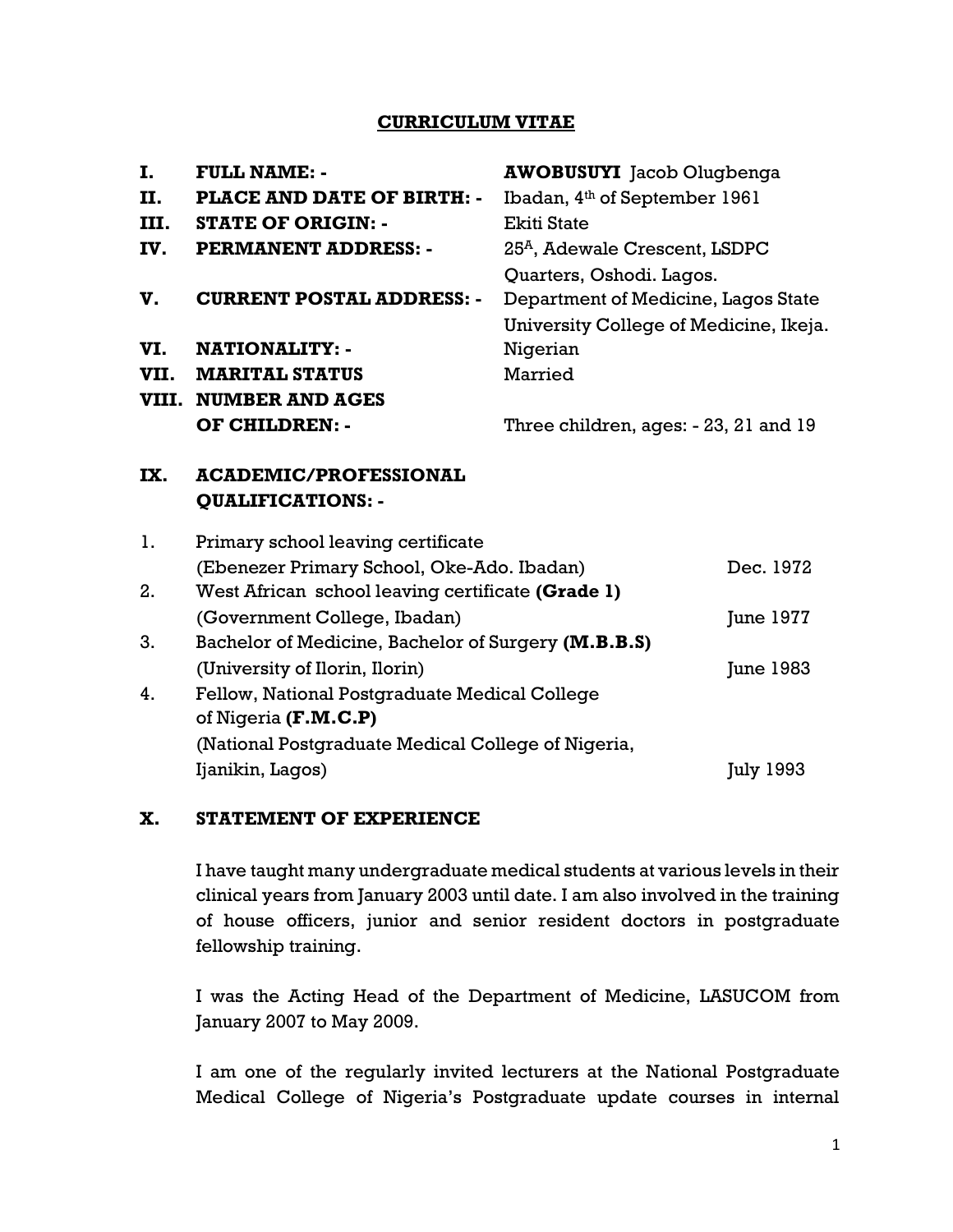medicine, for junior and senior Resident Doctors, delivering lectures on various Clinical Nephrology and dialysis topics.

I am also one of the regular resource persons at the annual conferences of the Nigerian Association of Nephrology, delivering lectures during the preconference update courses, and I have regularly been invited to deliver presentations on topical issues during the main conferences.

I was an external examiner to the University of Ilorin, from 2009 to 2012.

I have been an examiner at both parts I and II examination of the National Postgraduate Medical College of Physicians since 2008 till date.

I was the coordinator of the Part I Fellowship Clinical Examination of the Postgraduate Medical College in LASUTH (2009/2010).

I have also been involved at various times in the manpower training and development of renal care and dialysis personnel, at multiple levels for the Nigerian Navy for more than 20 years.

#### Professional Employments

|    | 1. House officer,<br>University Teaching Hospital,<br>Ilorin.                 | July '83 – June 1984   |
|----|-------------------------------------------------------------------------------|------------------------|
|    | 2. Medical Officer (NYSC)<br>Numan General Hospital,<br>Numan. Adamawa State  | July $34$ – June 1985  |
|    | 3. Medical officer II<br>Infectious disease Hospital,<br>Yaba. Lagos          | $July '85 - Dec. 1985$ |
|    | 4. Senior House Officer (Medicine)<br>University Teaching Hospital,<br>Ilorin | Jan'86 – June 1986     |
| 5. | Registrar<br>University Teaching Hospital,                                    |                        |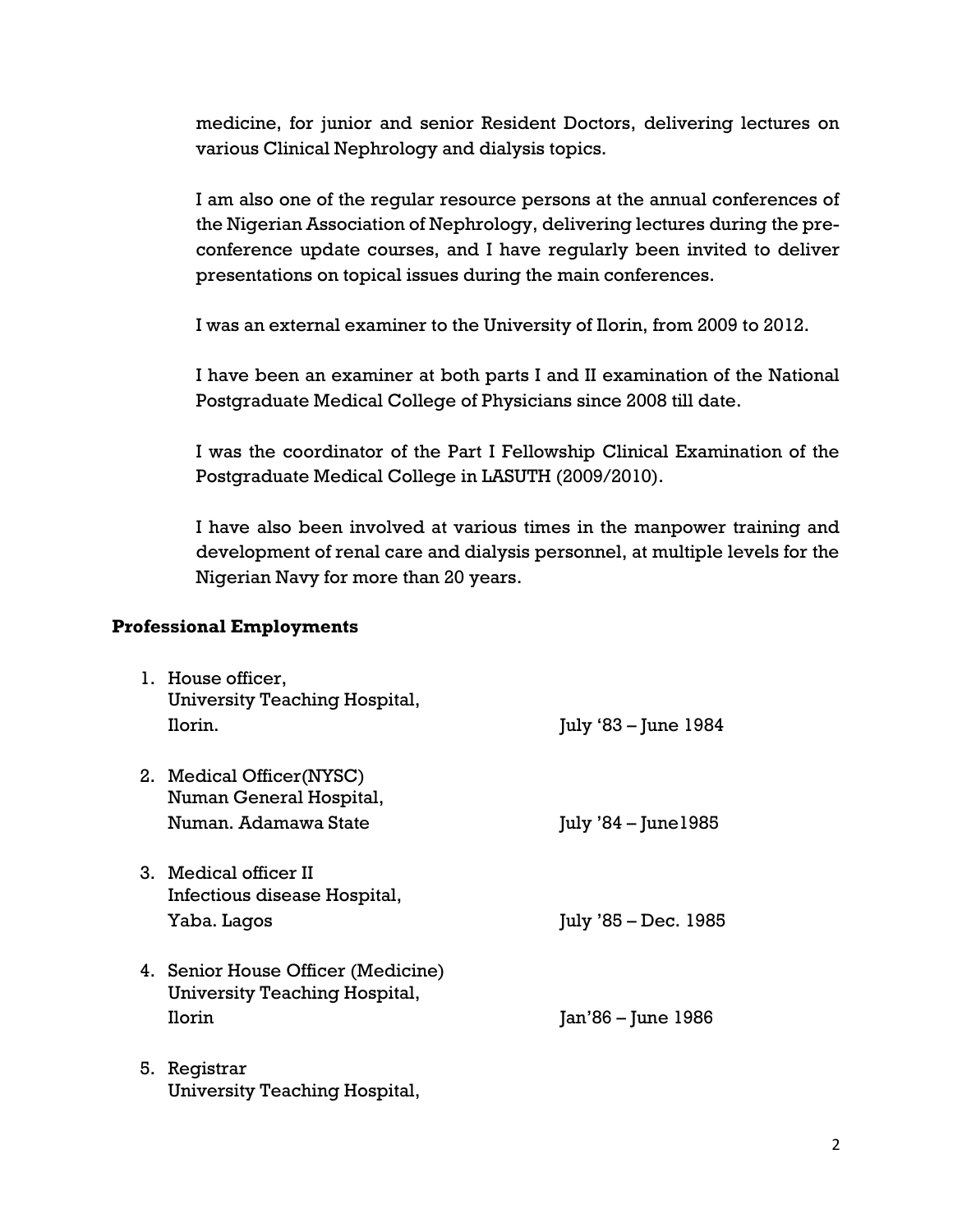| Ilorin                                                                                                             | July'86 – May 1990    |
|--------------------------------------------------------------------------------------------------------------------|-----------------------|
| 6. Senior Registrar / Chief Resident<br>University Teaching Hospital,<br>Ilorin                                    | May'90 – May 1993     |
| 7. Consultant Nephrologist / Head,<br>Dialysis Centre,<br>Gbagada General Hospital,<br>Gbagada, Lagos.             | Jan. 1994 – Aug. 1996 |
| 8. Consultant Nephrologist<br>Lagos General Hospital,<br>Lagos Island.                                             | Aug'96 - Nov 1997     |
| 9. Consultant Nephrologist<br>Ikeja General Hospital<br>Ikeja,<br>Lagos.                                           | Nov'97 – Feb 1998     |
| 10. Consultant Nephrologist / Head,<br>Dialysis Centre,                                                            |                       |
| Gbagada General Hospital,<br>Gbagada, Lagos.                                                                       | Feb'98 - Dec. 2001    |
| 11. Consultant Nephrologist / Head,<br>Renal Unit.                                                                 |                       |
| Lagos State University Teaching Hospital<br>Ikeja                                                                  | Jan 2001 – June 2003  |
| 12. Hon. Consultant Nephrologist/<br>Head of Nephrology unit<br>Lagos State University Teaching Hospital<br>IKeja, |                       |
| Lagos.                                                                                                             | June 2003 – Till date |
| <b>Academic Positions</b>                                                                                          |                       |
| 1. Lecturer 1,<br>Department of Medicine,                                                                          |                       |
| Lagos State University College of Medicine                                                                         |                       |
| Ikeja. Lagos.                                                                                                      | Jan 2003 - Nov 2006   |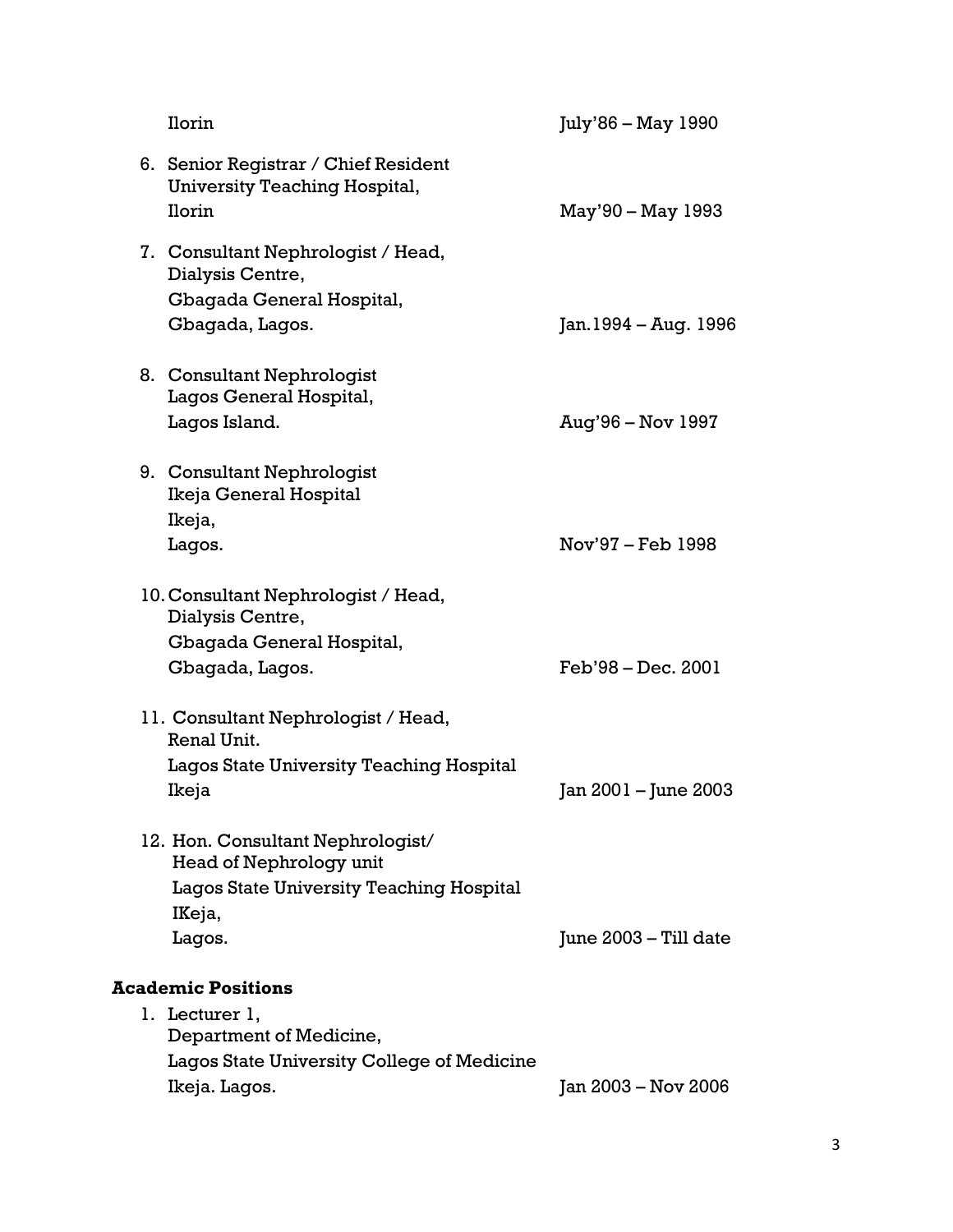2. Senior Lecturer Department of Medicine, Lagos State University College of Medicine Ikeja. Lagos. . Nov 2006 – Sept 2010

- 3. Head of Department, Department of Medicine, Lagos State University College of Medicine/ Lagos State University Teaching Hospital. Ikeja. Lagos Jan 2007 – May 2009
- 4. Associate Professor of Medicine, Lagos State University College of Medicine IKeja. Lagos. (Notionally from Oct. 2011) – Till date

#### Postgraduate Dissertations' Supervision

1. The following doctors have completed their postgraduate Fellowship degree under my supervision.

| 1. Dr. J.O. Babafemi | <b>FMCP 2009</b><br>Dissertation title: - Prevalence of Cardiovascular Disease and<br>Cardiovascular Disease risk factors among Chronic<br>Kidney Disease Patients in Lagos Nigeria.                                                                    |
|----------------------|---------------------------------------------------------------------------------------------------------------------------------------------------------------------------------------------------------------------------------------------------------|
| 2. Dr. M.A. Amisu    | <b>FWACP 2012</b><br>Dissertation title: - Clinical spectrum and localization of urinary tract<br>infection in catheterized adult patients.                                                                                                             |
| 3. Dr. J. Bakare     | <b>FWACP 2012</b><br>Dissertation title: - Evaluation of iron status amongst multiply transfused<br>chronic kidney disease patients at the Lagos State<br>University Teaching Hospital, (LASUTH) Ikeja and<br>Gbagada General Hospital, Gbagada, Lagos. |
| 4. Dr. B.O. Ojuroye  | <b>FMCP 2013</b><br>Dissertation title: - Pattern and outcome of Acute Renal Failure in a<br>tertiary health institution in Lagos.                                                                                                                      |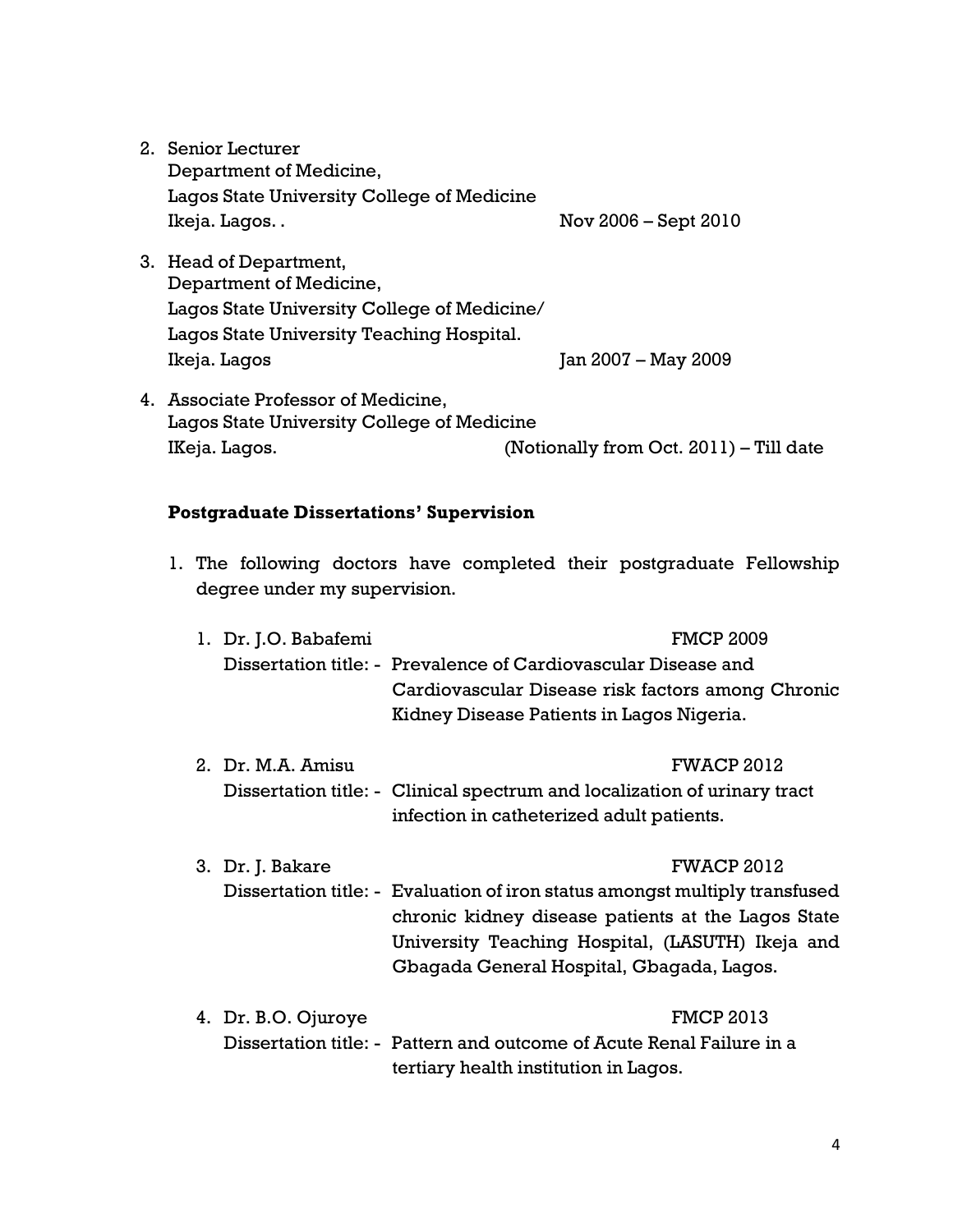- 2. The following doctors are currently conducting their postgraduate Fellowship degree under my supervision.
	- 1. Dr. Onyido
		- Dissertation title: A study of the relationship between malnutrition, inflammation and the traditional cardiovascular risk factors in pre-dialysis chronic kidney disease patients in LASUTH, Ikeja.
	- 2. Dr. Ajiyan Dissertation title: - A comparison of methods used in estimating glomerular filtration rates in elderly patients with chronic kidney disease attending the nephrology clinic in LASUTH.
	- 3. Dr. Oladimeji Dissertation title: - Target organ damage among Chronic Kidney Disease patients with Hypertension

## XI. CURRENT RESEARCH ACTIVITIES

## Completed but not yet published

1. Multicentre collaborative study of diabetic nephropathy in Nigeria Study coordinator: - Dr. J.O. Awobusuyi Participating Hospitals and principal investigators 1. Lagos State University Teaching Hospital, Ikeja, Lagos Dr. J.O. Awobusuyi 2. University College Hospital, Ibadan Dr. A. Arije 3. University of Nigeria Teaching Hospital, Enugu Dr. Ulasi 4. Obafemi Awolowo University Teaching Hospital, Ile – Ife Dr. F.A. Arogundade 5. Olabisi Onabanjo University Teaching Hospital, Shagamu Dr. C.O. Alebiosu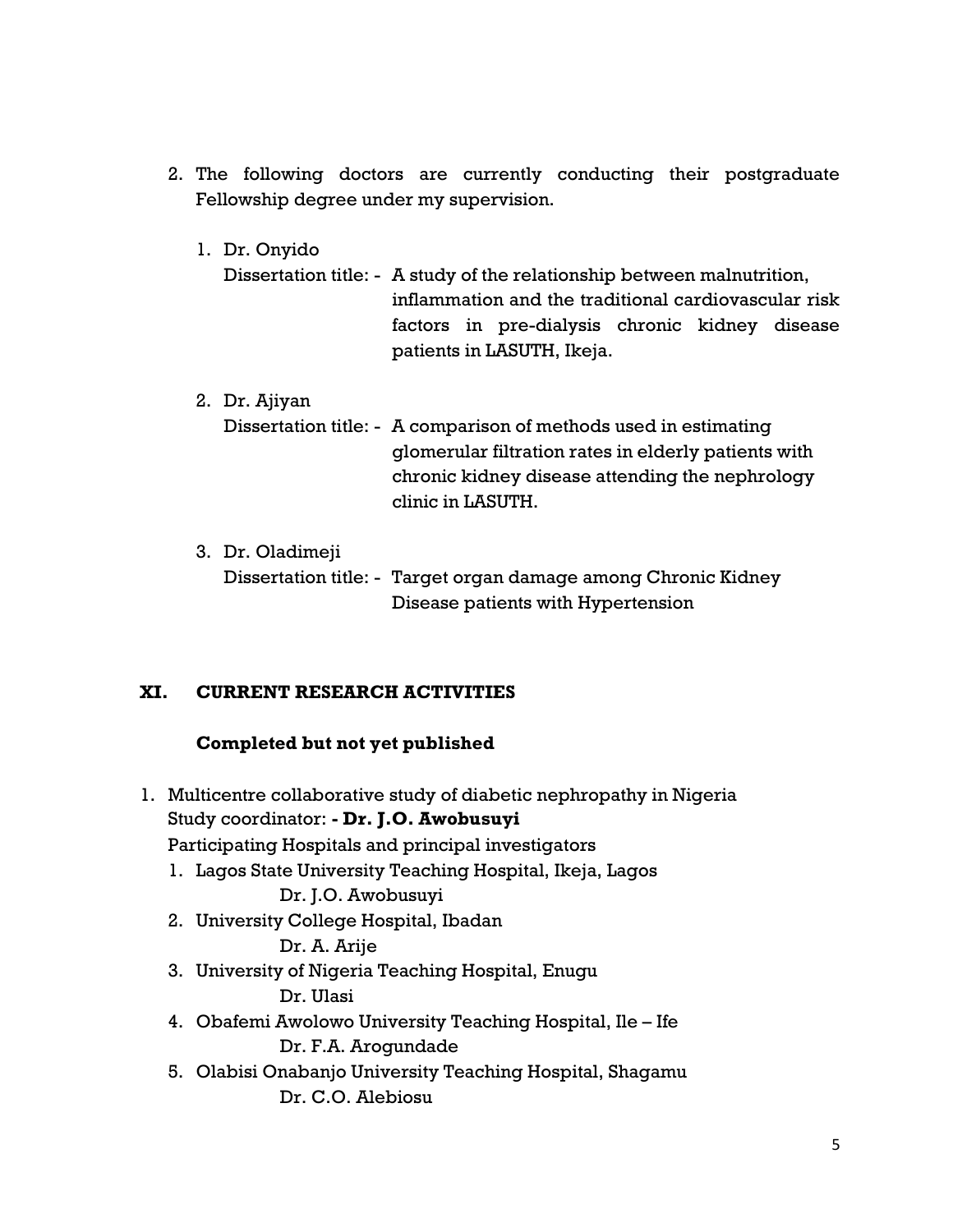2. Comparison of Antimalarial Drug Treatment combined with Multivitamin and Mineral Supplement (VITACAP) with Antimalarial Drugs alone in Malaria symptoms.

Principal Investigator: -

Dr. J.O. Awobusuyi. Dept. of Medicine, LASUCOM. Ikeja.

Co – Investigators: -

- 1. Dr. F. Ojomu, Dept. of Family Medicine, LASUTH, Ikeja
- 2. Dr. R.O. Awobusuyi, Dept. of Obst. & Gynae. Shomolu General Hospital. Shomolu. Lagos.

Sponsor: - Research grant from Megalife Sciences Pharmaceutical Company

- 3. Psychosocial issues in renal failure Investigators: - Dr. J.O. Awobusuyi and Dr. A.O. Adewuya Sponsor: - Research grant from LASUCOM
- 4. Evaluation of serum trace metal levels in Nigerian patients with Chronic Kidney Disease.

Investigators: - Prof. O Adedeji and Dr. J.O. Awobusuyi Sponsor: - Research grant from LASUCOM

## In Progress

1. Effect of regular counselling and follow-up phone calls on Medication adherence and blood pressure control in hypertensive Chronic Kidney Disease patients.

Investigators: - Awobusuyi JO, Umeizudike TI, Amisu MA. Dr. Onyido OE, Ajiyan OP, Oladimeji O.

Institution: - Lagos State University Teaching Hospital, Ikeja.

Research Focus: - Hypertension is a cardiovascular disorder that has become a major public health problem in both developed and developing countries. Poor medication compliance has been identified by many studies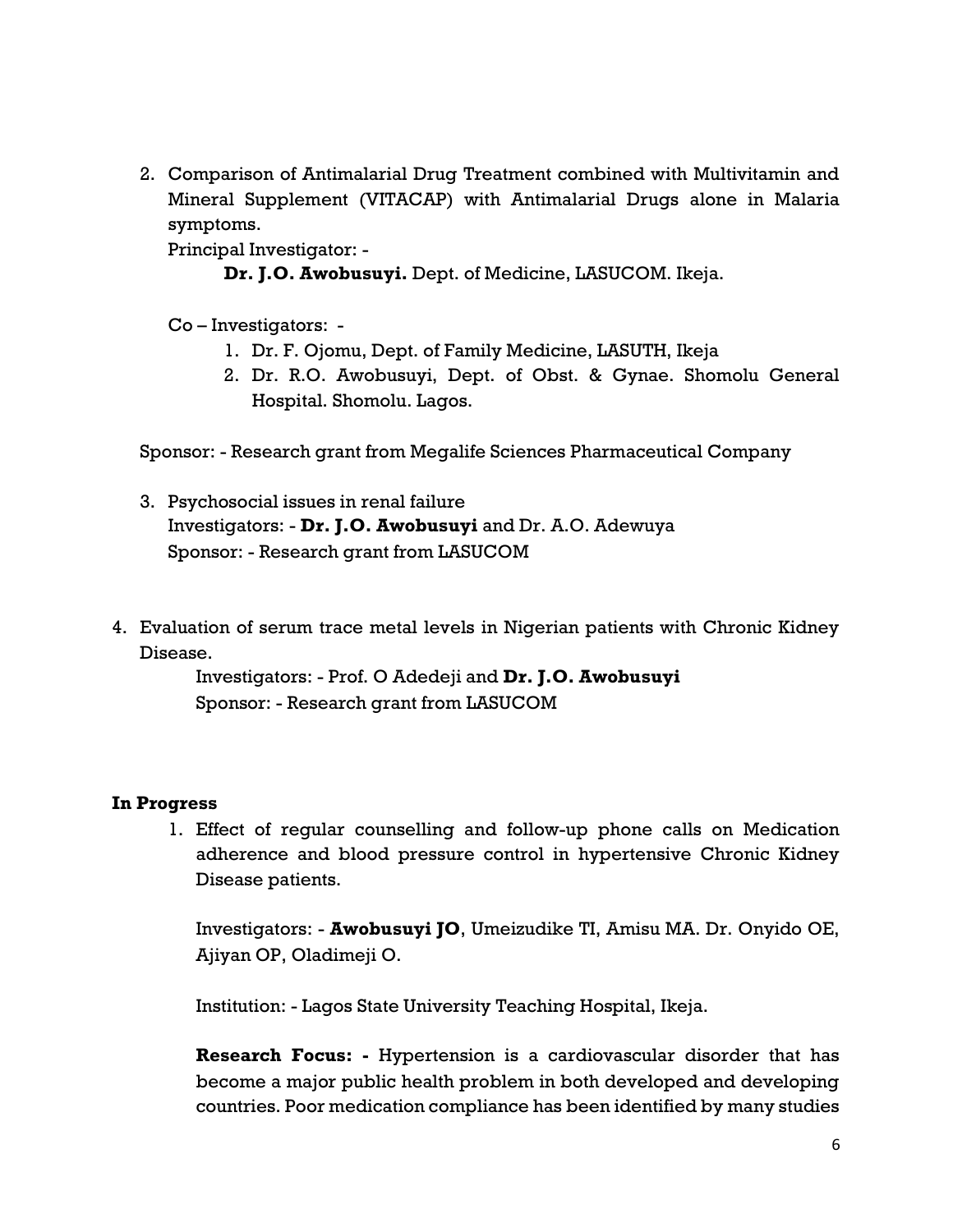as the major cause of poor blood pressure control in most patients. Consequently, target-organ damage and premature death are still very common in hypertensive subjects despite being counselled and placed on therapeutically effective medications. Inadequate follow-up communication with patients may be the missing link between counselling and behavioural change it hopes to achieve. This study aims at evaluating the effect of followup phone calls and text messages (used as reminders for medication intake), on medication compliance and blood pressure control in hypertensive Chronic Kidney Disease patients. The findings of the study, will contribute to our understanding of the role that effective and constant communication by the health care team with the patient, plays in medication adherence and blood pressure control in hypertensive subjects.

2. Assessment of chronic fatigue in haemodialysis patients and its relationship with quality of life.

Investigators: - Dr. J.O. Awobusuyi, Dr. O Akinbande and Dr. O. Odusina.

Research Focus: - The study evaluates severity of fatigue using the Piper Fatigue Scale, in patients undergoing dialysis. A regression analysis between fatigue, adequacy of dialysis, anaemia and quality of life would be done to assess the contribution of fatigue to the generally reported reduction in quality of life that has been observed by many investigators. The findings of the study would highlight the importance of this oftenneglected common clinical symptom in the care of chronic kidney disease patients on haemodialysis.

3. Evaluation of clinical profile of patients with nephrolithiasis in the Nephrology clinic of Lagos State University College of Medicine.

Investigators: - Awobusuyi JO, Umeizudike TI, Amisu MA.Dr. Onyido OE, Ajiyan OP, Oladimeji O.

Institution: - Lagos State University Teaching Hospital, Ikeja.

**Research Focus:** - This is a cross sectional study that aims to evaluate the clinical profile, laboratory characteristics and the responses to various treatment modalities offered to patients with renal calculi in our nephrology unit. The findings will guide us in selecting the most effective modalities of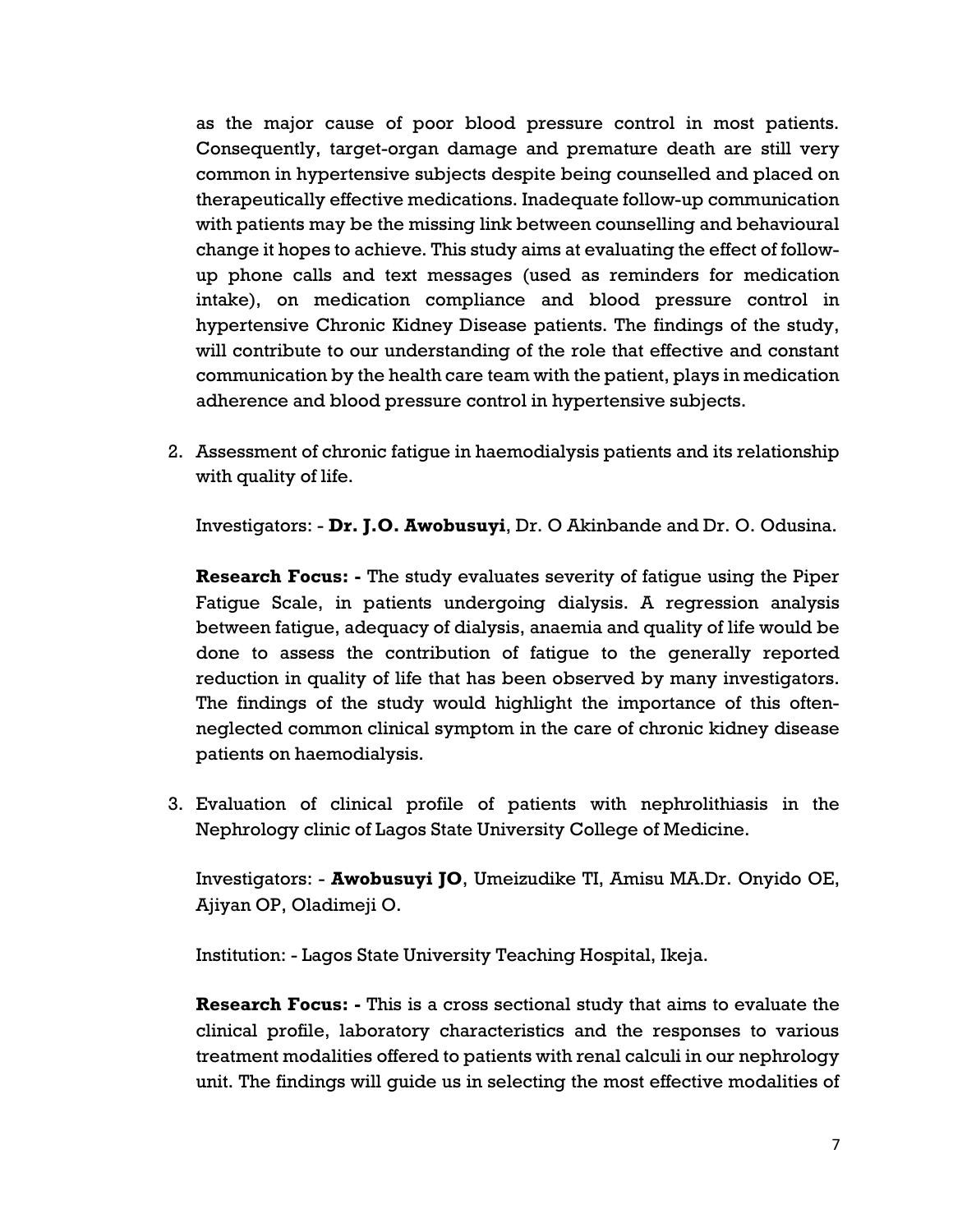treatment, in our environment, thus enhancing patients' management at the clinic.

4. National Renal Registry: - Establishment and analysis of Renal Registry Data in Nigeria.

| Prof. Ijoma CK        | Chairman                                      |
|-----------------------|-----------------------------------------------|
| Dr. Awobusuyi JO      | Regional coordinator South West (Adult)       |
| Dr. Asinobi           | Regional coordinator South-West (Paediatrics) |
| Dr. Akuse             | Regional coordinator North West (Paediatrics) |
| Dr. Aliyu Abdu        | Regional coordinator North West (Adult)       |
| Dr. Udemeh Ekrikpo    | Regional coordinator South East (Paediatrics) |
| Dr. Habibu Galadanchi | Regional coordinator North East (Adult)       |

Collection of data by the Nigerian Renal Registry committee was commenced in April 2014. The Registry hopes to capture data from all major centres in the country where renal care is provided. The committee would collate, archive, analyze and publish findings related to kidney disease, its clinical profile and management in Nigeria.

Publication of the registry data would provide nationally acceptable data on various aspects of clinical nephrology and dialysis. The registry committee is also pursuing collaboration with renal registries in other countries (Both developed and emerging).

## **Dissertation**

Awobusuyi J.O: A study of bacteriuria in Nigerian diabetics – An outpatient study. FMCP part 2 Dissertation. May 1993

## XII. LIST OF PUBLICATIONS

1. U Bollag, T Bennike, CAO Adigun, NI Agwu, JO Awobusuyi, KA Awolola, MO Cukwumweike, IA Nwosu and HA Ukpeh.(1980) Problem based medical education in the community: a student nutritional survey in Nigeria. Int. J. of Epidemiology. Vol. 9, No. 4, 375-379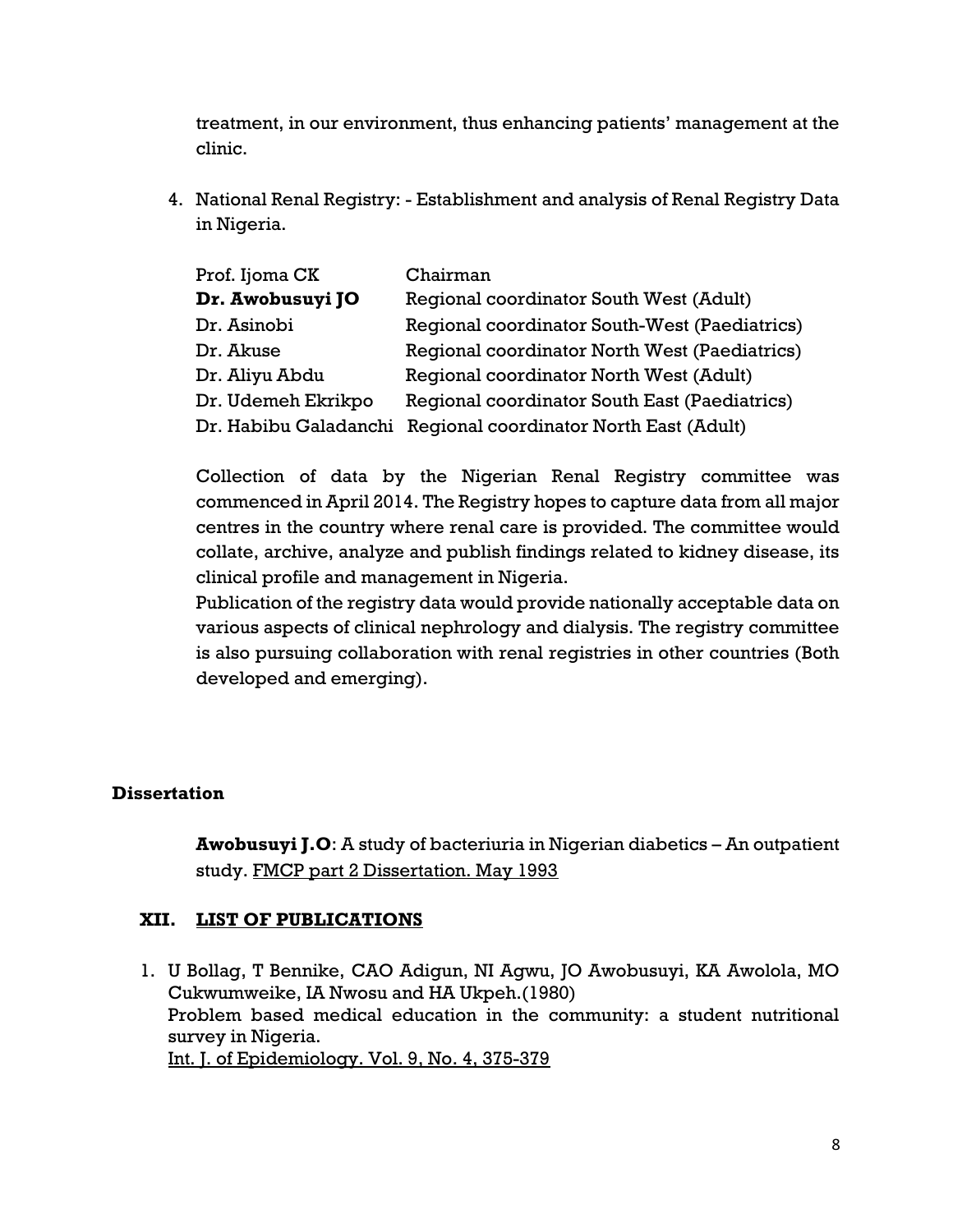- 2. A Aderibigbe, AB Omotosho, JO Awobusuyi, TM Akande. (1999) Arterial blood pressure in adult Nigerian sickle cell anaemia patients. West Afri. J. Med. Apr – Jun; 18(2): 114 – 8.
- 3. OO Oladipo, J Onubi, J.O Awobusuyi, OA Afonja. (2003) Fractional excretion of magnesium in chronic renal failure patients in Lagos, Nigeria. Nig. Postgrad. Med. J. Sep. Vol. 10; No. 3. 131 – 134
- 4. MO Thomas, and J.O Awobusuyi. (2003) An experience in Arterio – venous fistula creation for chronic haemodialysis. Nig. Qtly. J. Hosp. Med. Vol. 13; No. 3-4, 54-55
- 5. MO Thomas, and J.O Awobusuyi (2004) Modified Allen's test in radiocephalic arterio – venous fistula creation: How relevant? Nig. Postgrad. Med. J. June Vol. 11; No. 2. 88-90
- 6. J.O Awobusuyi (2006) Anaemia in renal failure patients undergoing dialysis: Are blood losses from repeated femoral catheterization significant? Tropical Journal of Nephrology.; 1(2): 93 – 98.
- 7. J.O Awobusuyi, AF Mapayi. (2006) Clinical characteristics of Human Immunodeficiency Virus (HIV) Seropositive Nigerian Patients Undergoing Dialysis. Nigerian Journal of Health and Biomedical Sciences. 5(1): 1-6.
- 8. AO Ogbera, S Chinenye, A Akinlade, A Eregie, J Awobusuyi. (2006) Frequency and Correlates of Sexual Dysfunction in Women with Diabetics Mellitus. J Sex Med. DOI: 10.1111/j.1743-6109.2009.01396.x
- 9. C.A Onyekwere, J.O Awobusuyi, and O Ogbera. (2007) Pattern of Hepatitis and HIV infections among dialysis patients in urban hospitals in Lagos, Nigeria: Implication for control. The Nigerian Medical Practitioner. 5, 100-102.

10.J.O Awobusuyi, F.A Mapayi, A Adedolapo. (2008)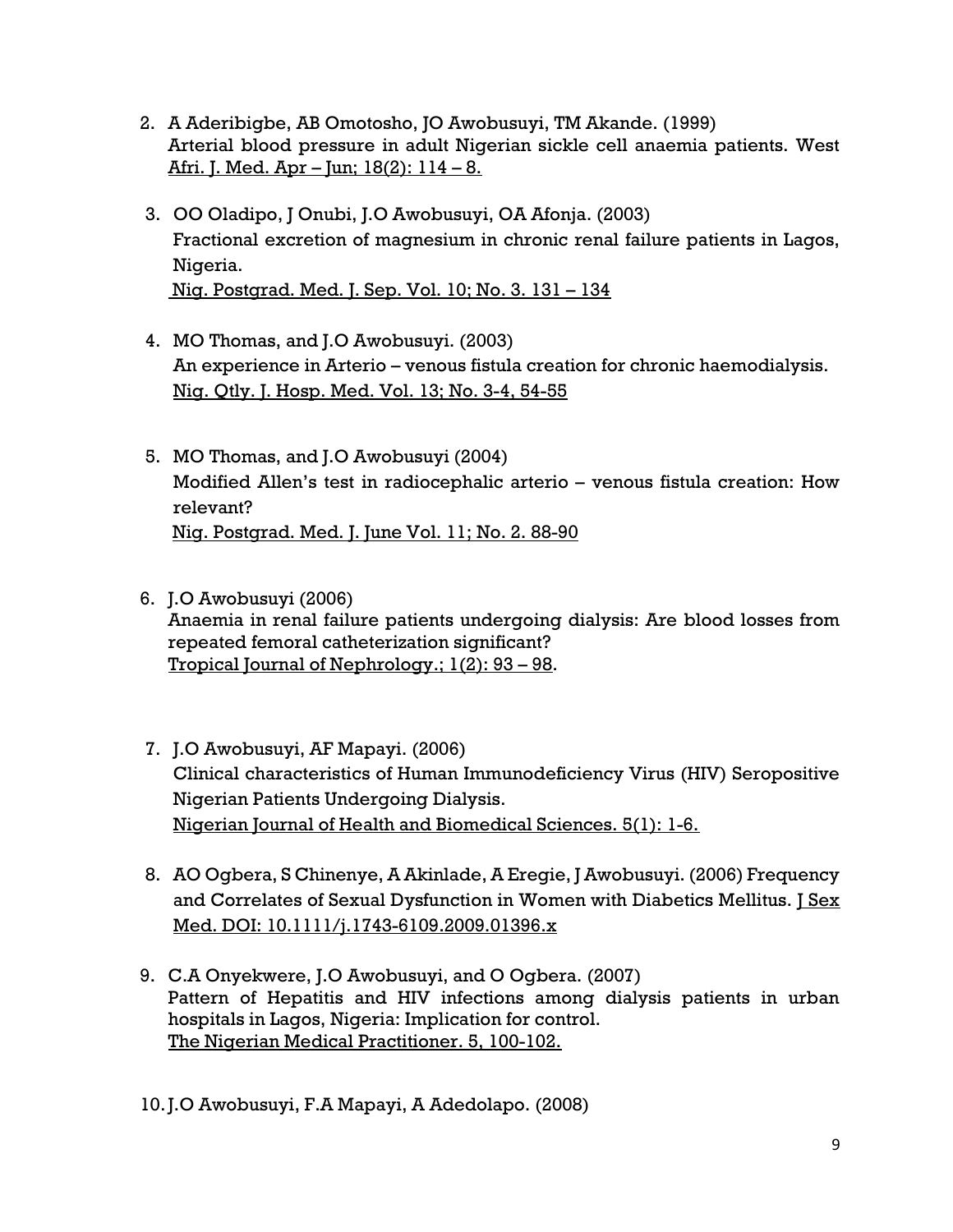Blood loss during vascular access cannulation: Quantification using the weighed gauze and drape method. Haemodialysis International. 12:90–93.

- 11.J.O Awobusuyi, JAA Onakoya, Y Balogun. (2008) Evaluation of C-reactive protein levels in Nigerian Dialysis Patients. Nigerian Journal of Health and Biomedical Sciences. 7(2):22 -25
- 12.AO Ogbera, J Awobusuyi, C Unachukwu, and O Fasanmade.( 2009) Clinical features, predictive factors and outcome of hyperglycaemic emergencies in a developing country. BMC Endocrine Disorders. 9:9 doi: 10.1186/1472-6823-9-9
- 13. JO Awobusuyi. (2009) Anaemia of Chronic Kidney Disease. A review. The Nigerian Journal of Clinical Medicine. 1(2): 40 – 46
- 14. S Olugbile, C Kulangara, G Bang, S Berholet, E Suzarte, V Villard, G Frank, R Audran, A Razaname, I Nebie, O Awobusuyi, F Spertini, AV Kajava, I Felger, P Druilhe, G Corradin. (2009) Vaccine potentials of an intrinsically unstructured fragment derived from the blood stage associated P. falciparum protein PFF0165c. Infection and Immunity. DOI: 10.1128/IAI.00652-09
- 15.AO Ogbera , S Chinenye , A Akinlade , A Eregie , J Awobusuyi . (2009) Frequency and Correlates of Sexual Dysfunction in Women with Diabetes Mellitus. J Sex Med. DOI: 10.1111/j.1743-6109.2009.01396.x
- 16. KA Oshikoya, JO Awobusuyi. (2009) Perceptions of doctors to adverse drug reaction reporting in a teaching hospital in Lagos, Nigeria. BMC Clinical Pharmacology. 9:14 DOI:10.1186/1472-6904-9-14
- 17. AO Ogbera, A Akinlade, O Ajose, and J Awobusuyi. (2009) Prevalence of acanthosis nigricans and its correlates in a cross-section of Nigerians with type 2 diabetes mellitus. Trop Doct. 39:235-236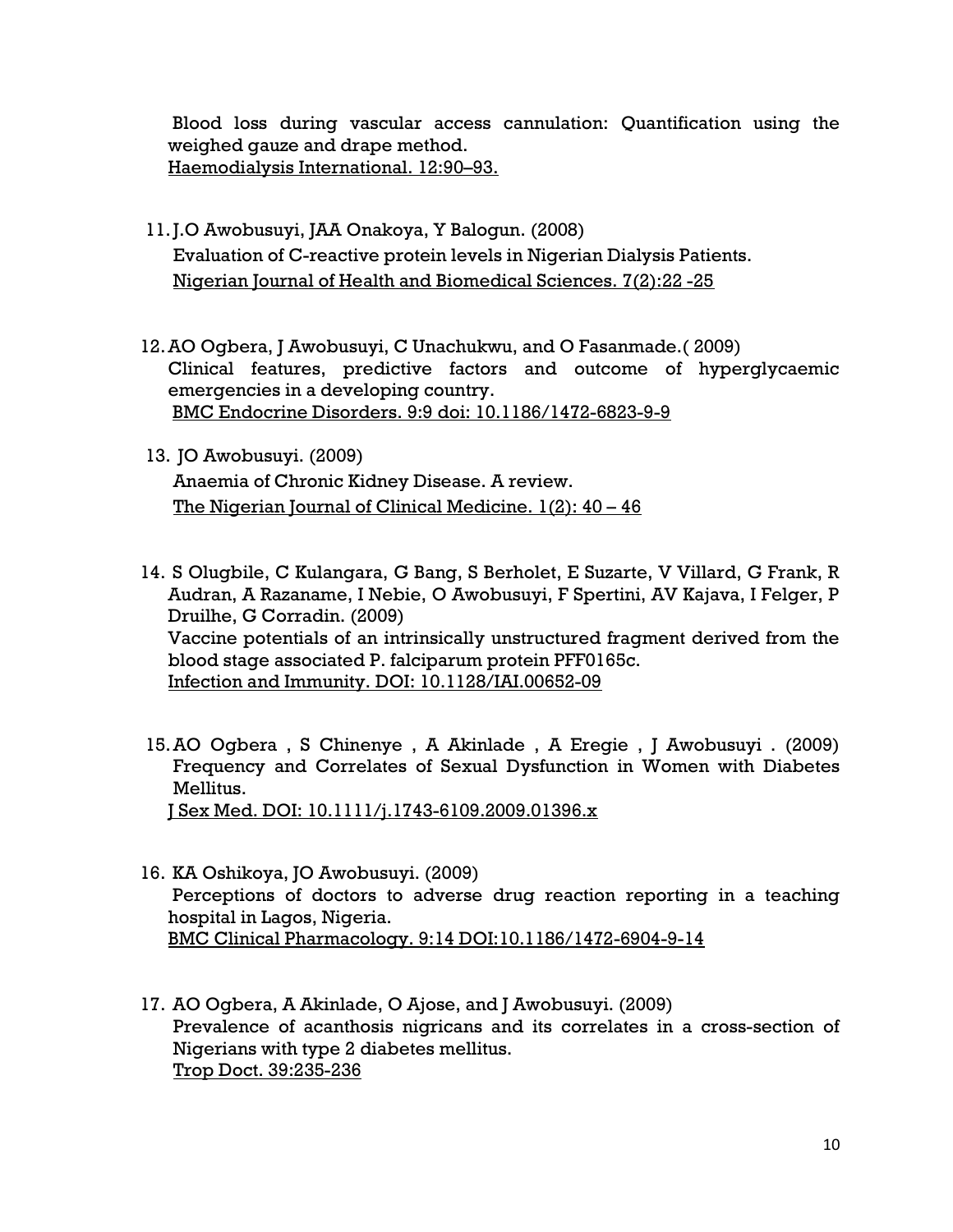- 18. Alfred B. Tiono, Alassane Dicko, Dennis A. Ndububa, Tsiri Agbenyega, Simon Pitmang, Jacob Awobusuyi, Allan Pamba, Stephan Duparc, Li-Ean Goh, Emma Harrell, Nick Carter, Stephen A. Ward, Brian Greenwood, and Peter A. Winstanley. (2009) Chlorproguanil–Dapsone–Artesunate versus Chlorproguanil–Dapsone: A Randomized, Double-Blind, Phase III Trial in African Children, Adolescents, and Adults with Uncomplicated Plasmodium falciparum Malaria. Am. J. Trop. Med. Hyg. 81(6); 969-978. doi:10.4269/ajtmh.2009.09-0351
- 19.JO Awobusuyi, B Falase, A Johnson, A.O Ogbera and M Sanusi. (2009)
- Fractured femoral catheter tip in repeated femoral vein cannulation for haemodialysis vascular access.

Tropical journal of Nephrology.4(2):121-124.

- 20.FA Arogundade, CK Ijoma, JO Awobusuyi, A Asinobi, CO Amira, B Adamu, EL Bamgboye and S Kadiri. (2011) Nigerian Association of Nephrology Guideline Committee: Guidelines for the detection and management of chronic kidney disease(CKD). Tropical Journal of Nephrology. 6(1):19-53.
- 21.J.O Awobusuyi, CO Amira, T Umeizudike, JO Babafemi, F Shoyinka, JO Ojuroye, AO Adekoya, B Bello, P Warwicker. (2011) Lagos renal registry: An audit of renal replacement therapy in five public dialysis units in Lagos metropolis. Tropical Journal of Nephrology. 6(2):97-105
- 22.J Awobusuyi, O Kukoyi, A Ibrahim, M Atiba. (2011) Indices of kidney damage and cardiovascular risk factors in a semi-urban community of Iloye, South – West Nigeria. International Journal of Nephrology. Vol. 2011, Article ID 564050, 6 pages, 2011. Doi: 10.4061/2011/564050
- 23.OP Ajiyan, OE Onyido, JO Awobusuyi, TI Umeizudike, MA Amisu. (2012) Seasonal Variation in blood pressure control in patients on maintenance haemodialysis. Tropical Journal of Nephrology. 7(1):29-32.
- 24.Kelly D Taylor, Ayoade Adedokun, Olugbenga Awobusuyi, Peju Adeniran, Elochukwu Onyia, Gbenga Ogedegbe. (2012) Explanatory models of hypertension among Nigerian patients at a University Teaching Hospital.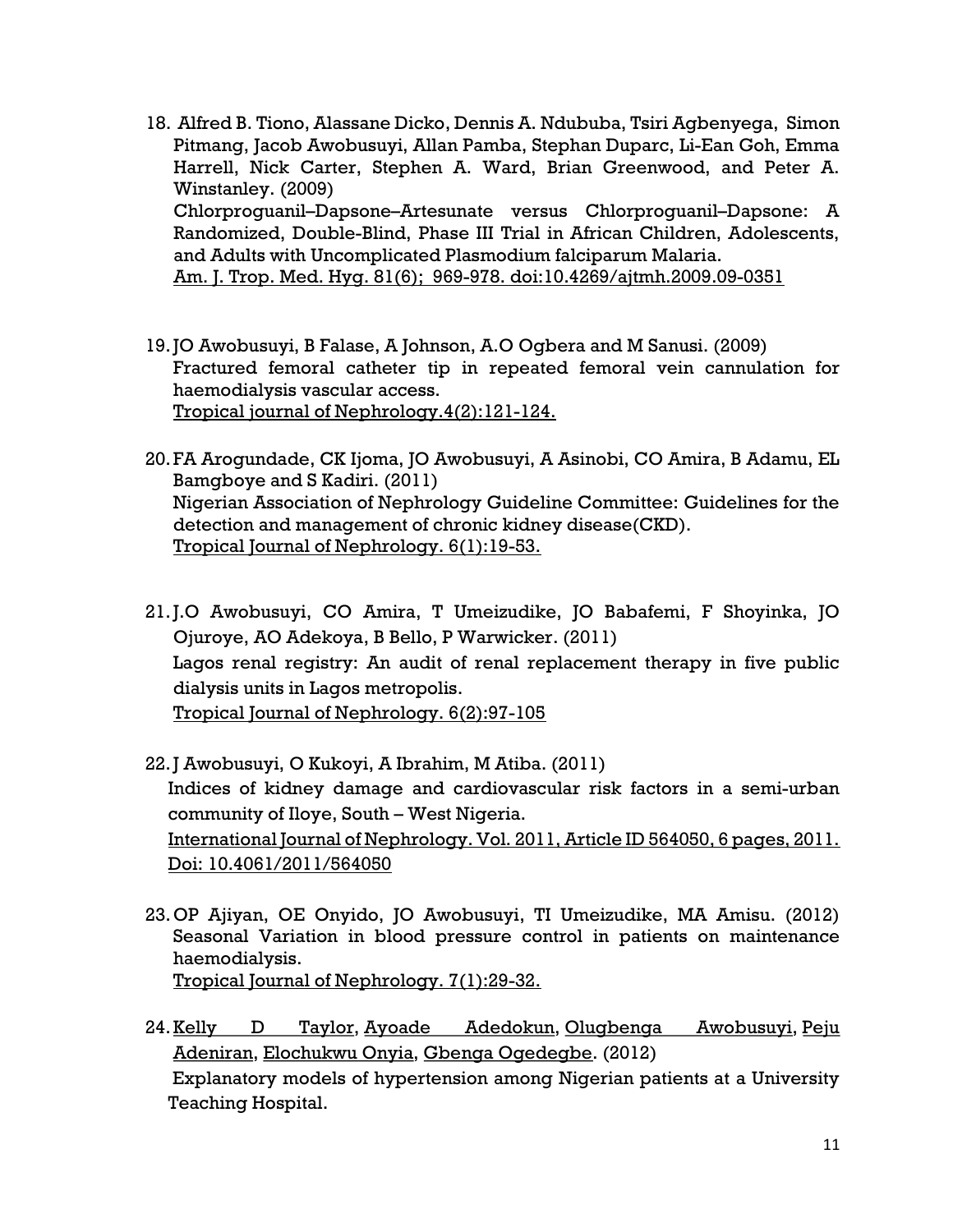Ethn Health. 17(6):615-29

- 25.J Awobusuyi, A Adebola, F Ajose. (2012) Prevalence and Socio-Demographic Profile Of Hypertensive Patients In A Nigerian General Out-Patients' Department. The Intern. Journal of Third World Medicine. Volume 10 Number 1. DOI:10.5580/2c60
- 26.Rosamund Modupe Akuse, Felicia Uchezuba Eke, Adebowale Dele Ademola, Iretiola Bamikeolu Fajolu, Henry Olusegun Gbelee, Ugochi Ihejiahi, Mairo Adamu Bugaje, Ifoema Comfort Anochie, Adanze Onyenonachi Asinobi, Henrietta Uchenna Okafor, Solomon Ibiyemi Adeleke, Lamidi Isah Audu, Adekunle Otuneye, Elizabeth Disu, Hafsat Idris, Henry Aikhonbare, Alhassan Yakubu, William Ogala, Olufemi Ogunrinde, Robinson Wammanda, Adeola Orogade, Jane Anyiam,Edwin Eseigbe, Lawal Umar, Hafsat Musa, Richard Onalo, Boma West, Nsirimobu Paul, Folusho Lesi, Taiwo Ladapo,Ojombo Boyede, Rahmon Okeowo, Akeem Mustapha, Ibironke Akinola, Oma Chima-Oduko, Olugbenga Awobusuyi.(2012)

 Diagnosing renal failure due to diethylene glycol in children in a resourceconstrained setting.

Pediatr Nephrol Jun 15;27(6):1021-8. Epub 2012 Jan 15.

#### 27. **J Awobusuyi**, A Ogbera. (2013)

Profile of Cardiovascular Disease Risk Factors In Normoalbuminuric Nigerian Diabetic Patients.

The Intern. Journal of Nephrology. Volume 7 Number 1. DOI 10.5580/2cdb

28. JO Awobusuyi, OO Adedeji, RO Awobusuyi, O Kukoyi, A Ibrahim, FA Daniel. (2014 )

Zinc deficiency in a semi urban Nigerian community: prevalence and relationship with socioeconomic status and indices of metabolic syndrome. Journal of Public Health.22(5):455-459

29. OP Ajiyan, MA Amisu, JO Awobusuyi, TI Umeizudike, OE Onyido, AA Sosanya, OM Oladimeji, and AO Adekoya. (2014) Prevalence and clinical presentation of Cystic Kidney Diseases at Lagos State University Teaching Hospital.

Tropical Journal of Nephrology. 9(1&2):31-34.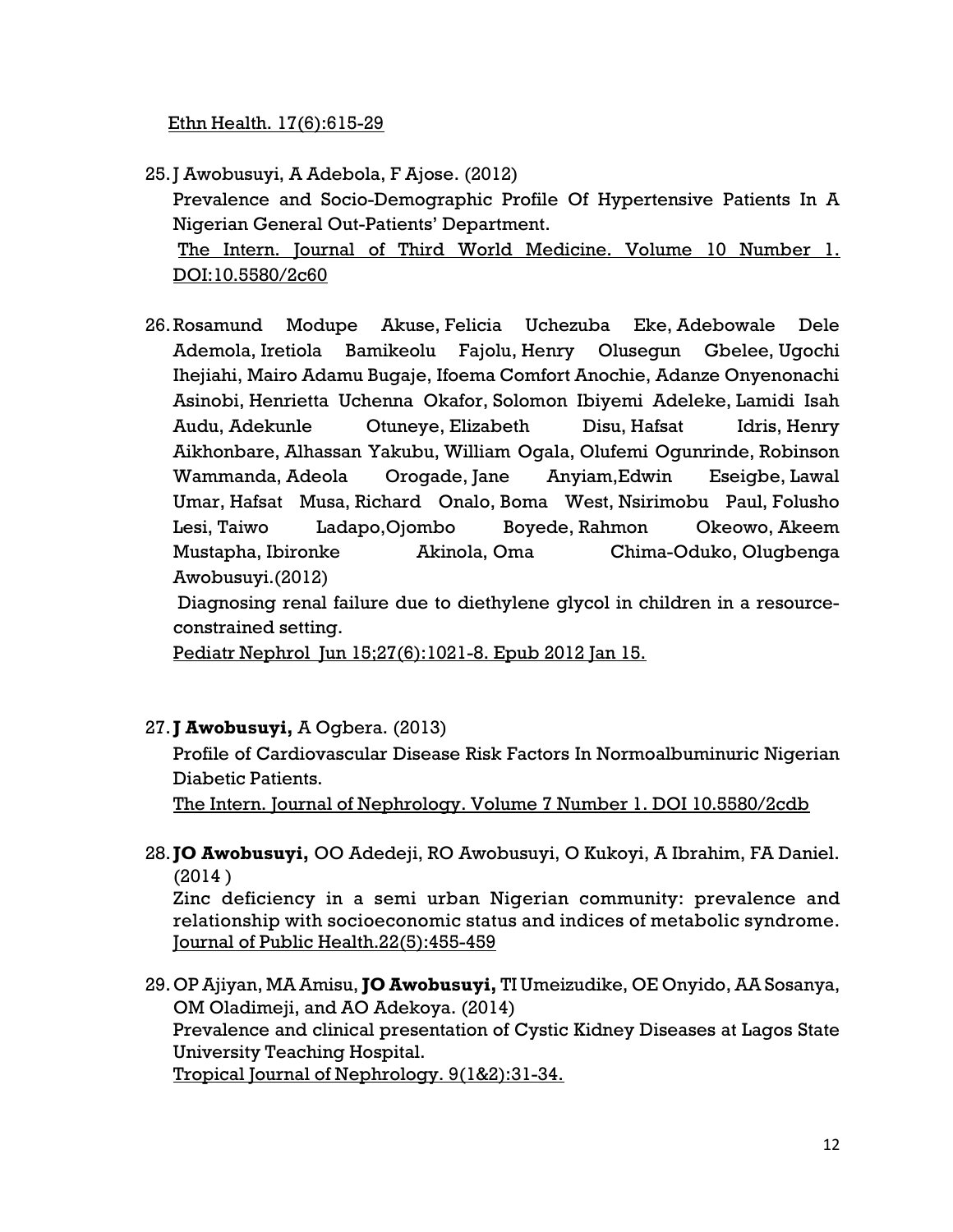- 30.CO Amira, JO Awobusuyi. (2014) Needle-stick injury among health care workers in hemodialysis units in Nigeria: a multi-center study. Int J Occup Environ Med 5:1-8.
- 31.OO Adelowo, T Umeizudike, H Olaosebikan, J.O Awobusuyi (2014) Nephritis as an initial diagnosis of Lupus in Nigerian patients. Afr. J. Med. med. Sci. 43:99-105.
- 32. Dada SA, Awobusuyi JO, Ajayi AO, Adeoti AO, Ajayi EA and Fadare OJ. Awareness of Chronic Kidney Disease: A Community Survey in Ado Ekiti, South Western Nigeria Tropical Journal of Nephrology. 2015; 10(1):31-34.
- 33. Igetei R, Awobusuyi J. Olugbenga, Wright O. Kikelomo and Olaleye D. Olufemi. Occult Hepatitis B virus Infection in Nigerian Patients on Haemodialysis. Tropical Journal of Nephrology. 2015; 10(2):79 - 85
- 34.Awobusuyi JO, Bakare O, Dada A, Adamu U, Abasi- Ekong Udobang, Effa E, Ummate I, Uwakwem A, Umeizudike T, Amisu M, Adekoya A, Makursidi M, Limman HM9 and Adegun P. chronic Kidney Disease in Nigeria: - A Survey of 8077 Subjects in the Six Geopolitical Zones of the Country. Tropical Journal of Nephrology. 2015; 10(2):95 -105
- 35.Awobusuyi Jacob O and Halawa Ahmed. Lupus nephritis: The role of crossmatch strategies in improving clinical outcomes in kidney transplantation. Annals of clinical sciences. 2016:1(1);15-18.
- 36.Oladimeji Oluwaseye M., Akanji Akinwunmi O., Oaku Itohan. Akinola Rachael A., Amisu Mummuni, Umeizudike Theophilus, Awobusuyi Jacob O, Ogun Shamsideen A. A Rare Case of Chronic Progressive Disseminated Histoplasmosis in South Western Nigeria. Annals of Clinical Sciences. 2016:1(1);49-54.
- 37.Awobusuyi JO, Bridson JM, Sharma A, Halawa A. Basiliximab in High-risk Group: An African View. J Transplant Technol Res. 2016; 6: 169. doi:10.4172/2161-0991.1000169
- 38.Oluwatowoju I.O, Braimoh R.W, Ale O.K , Awobusuyi J.O, Mabadeje A.F.B. Changes in plasma osmolality and anion gap: potential predictors of impendi ng mortality during maintenance dialysis. Nigerian Quarterly Journal of Hospital Medicine . 2016;26(1):347-352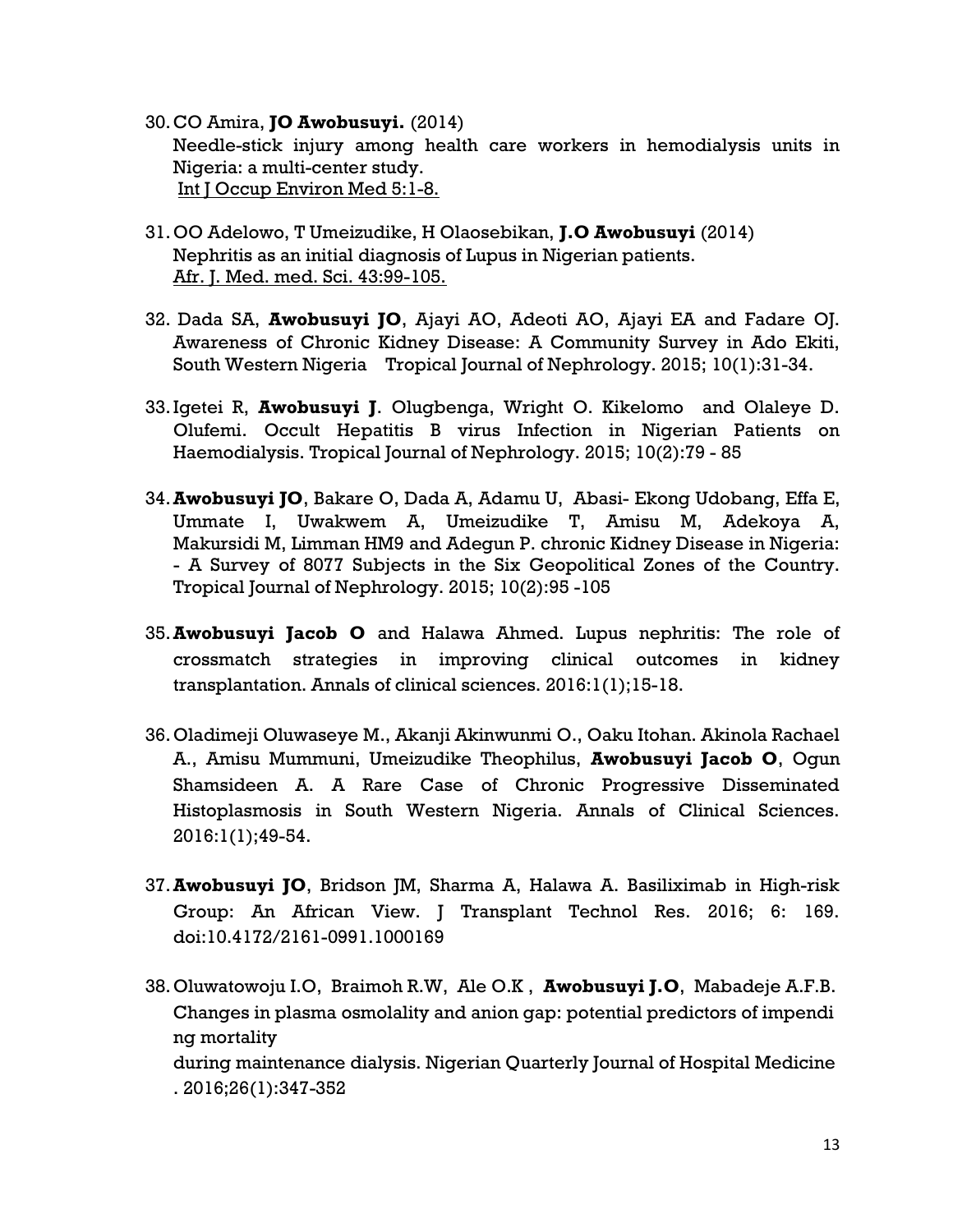- 39.Okwuchi Onyido, Emmanuel Agaba, Olugbenga Awobusuyi, Adebowale Adekoya (2017) SP408Red cell distribution width and its clinical and nutritional correlates in chronic kidney disease patients with stages 3 and 4 disease in Nigeria. Nephrology Dialysis Transplantation 32(suppl\_3):iii256 iii256 DOI 10.1093/ndt/gfx148.SP408
- 40.Awobusuyi JO, Adekoya AO, Omisanjo O, Ikuerowo O, Umeizudike TI and Amisu M. Aeotiopathogenesis and Differential Diagnosis of Perinephric Fluid Collection After Renal Transplantation Tropical Journal of Nephrology 2017;Vol.12 (No. 2): 39 – 43.

#### XIII. OTHER ACTIVITIES OUTSIDE CURRENT EMPLOYMENT

#### MEMBERSHIP OF LEARNED SOCIETIES AND ASSOCIATIONS

- 1. Member, International Society of Nephrology (ISN ID: 12910)
- 2. Member, Nigerian Association of Nephrology
- 3. Member, American College of Physicians
- 4. Member, Hypertension Society of Nigeria
- 5. Member, Nigerian Medical Association
- 6. Member, Medical Guild
- 7. Member, Association of Good Clinical Practice in Nigeria
- 8. Member, West Africa Kidney Research Consortium

#### MEMBERSHIP OF COMMITEES

- 1. Member, LASUCOM MRC Laboratory Committee.
- 2. Member, LASUCOM AD-HOC Committee on Students Information Handbook.
- 3. Member, Faculty of Clinical Sciences 2<sup>nd</sup> Faculty Day Lecture Committee.
- 4. Member, LASUCOM Medical Board Committee.
- 5. Editor, Tropical Journal of Nephrology (2013 till date)
- 6. Former chairman, Nigerian Association of Nephrology Newsletter Editorial Board.
- 7. Member, Nigerian Association of Nephrology Guideline committee on Chronic Kidney Disease.
- 8. Former Chairman, NAFDAC's Committee on Pharmacovigillance in LASUTH.
- 9. Chairman, Departmental Residency Training Committee.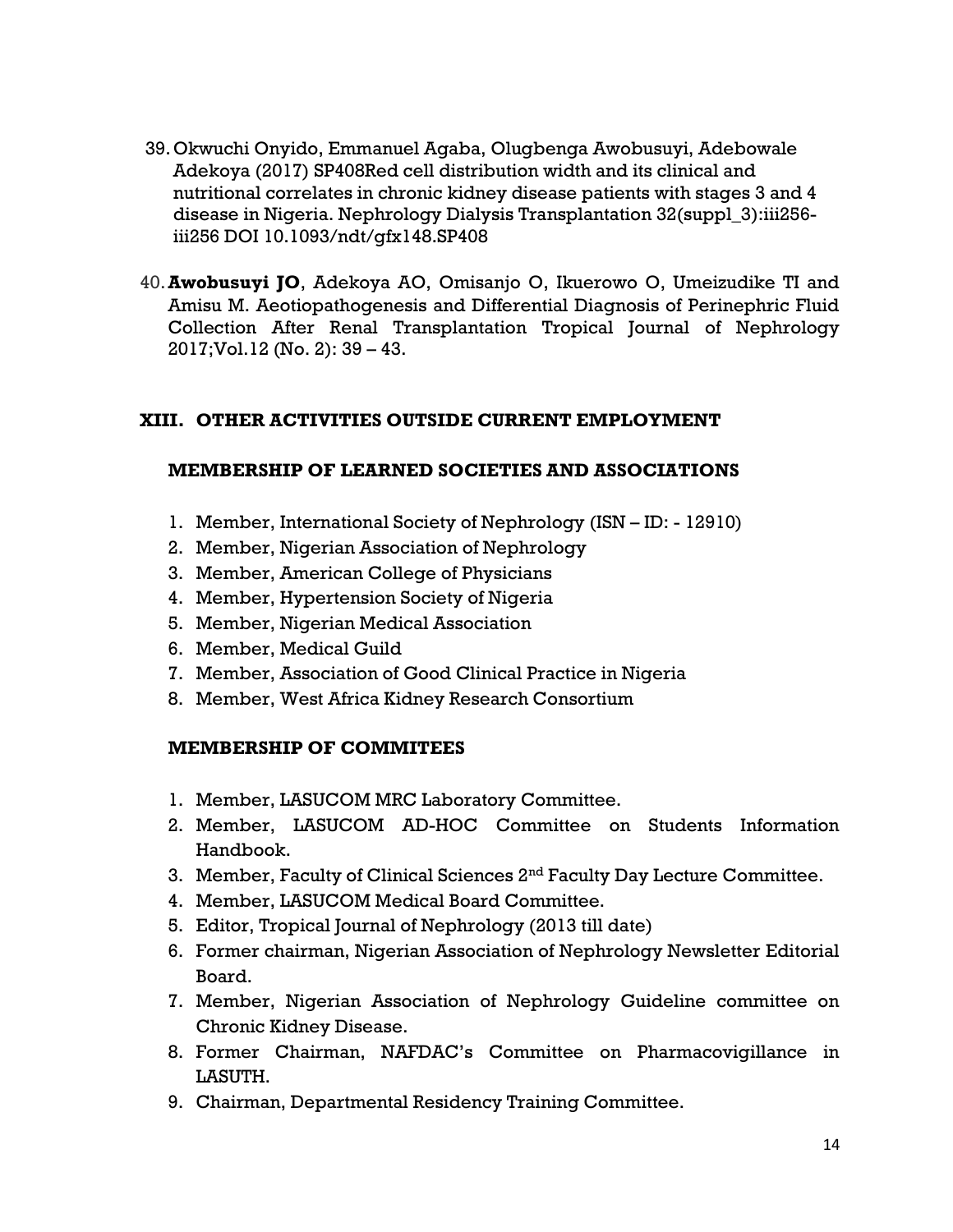- 10.Former coordinator, Part 1 Exams (INTERNAL MEDICINE) In LASUTH, for the National Postgraduate Medical College of Physicians.
- 11.Secretary, National Postgraduate College of Nigeria's Accreditation Team to University of Benin Teaching Hospital (UBTH, Benin).
- 12.Secretary, National Postgraduate College of Nigeria's Accreditation Team to Uthman Dan Fodiyo University Teaching Hospital (UDUTH Sokoto).
- 13.Member, National Postgraduate College of Nigeria's Accreditation Team to Federal Medical Centre, Asaba
- 14. Secretary, National Postgraduate College of Nigeria's Accreditation Team to Federal Medical Centre, Umuahia
- 15. Secretary, National Postgraduate College of Nigeria's Accreditation Team to Federal Teaching Hospital, Abakaliki

# MEMBERSHIP OF SOCIAL CLUB AND PHILANTROPIC ORGANIZATION

- 1. Member, Rotary Club of Ota, Ogun State.
- 2. Member, Lagos Country Club, Ikeja.

# XIV. NAME AND ADDRESSES OF REFEREES

1. Prof. A.A. Akinsola.

Fmr Deputy Vice Chancellor Obafemi Awolowo University Teaching Hospital, Ile- Ife. Osun State. Tel: - 0803 560 4457

2. Prof. Akinyemi Araoye.

Fmr. Provost, College of Medicine, Ekiti State University Tel:- 0808 515 5037

3. Prof. O.O. Odugbemi

Fmr. Vice Chancellor, Ondo State University of Science and Technology Okitipupa. Tel: - 0803 302 8995